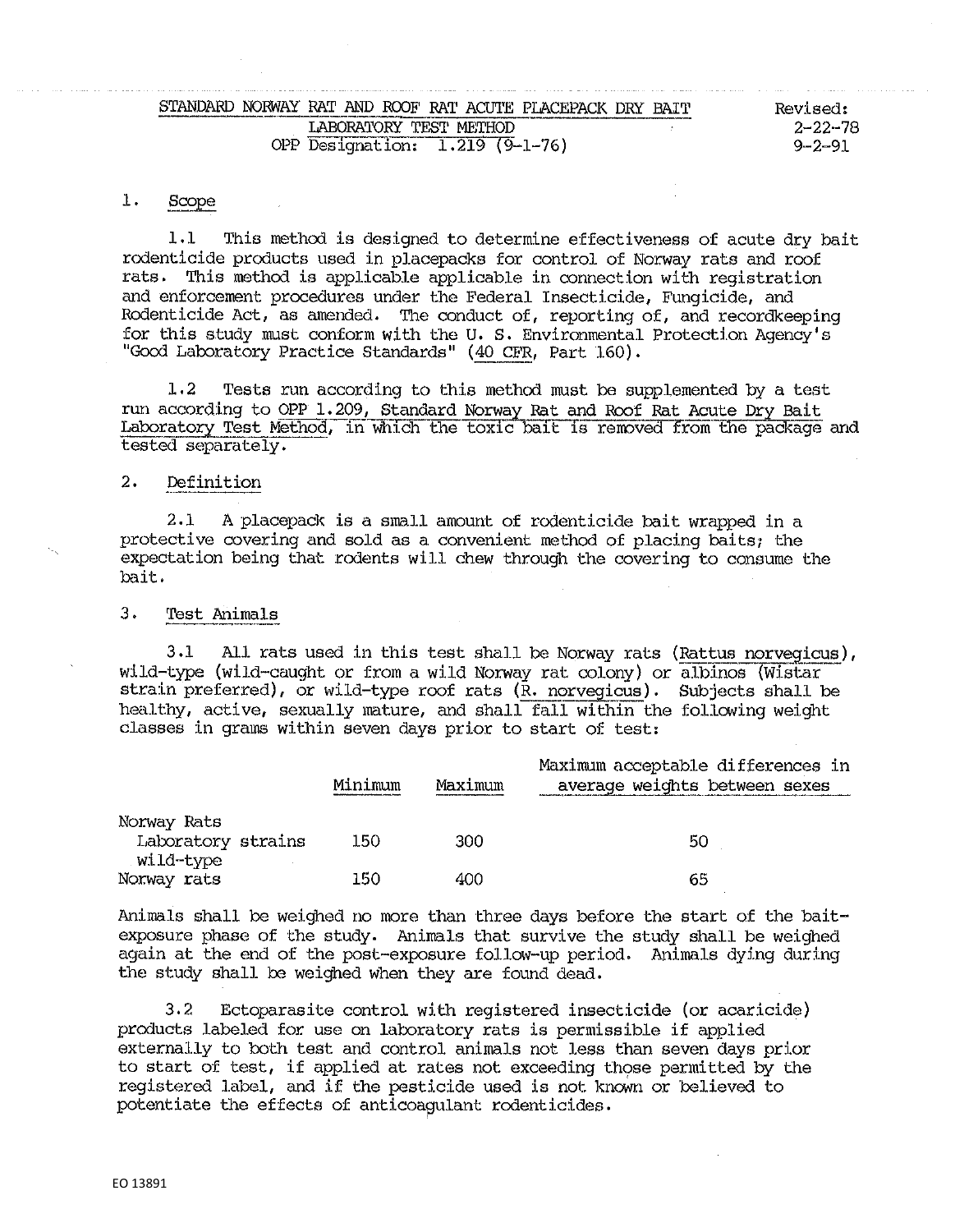OPP 1.219

# 4. Apparatus

4.1 The rats should be placed in single-sex groups of 5 or 10 animals in solid-bottom all-metal cages designed or adapted to hold laboratory rats and having a bottom surface area of 17,000 to 25,000 cm<sup>2</sup> (18.3 to 26.9 ft<sup>2</sup>). The bottom of each cage should be covered to a depth of approximately 2.5 cm  $(1 \text{ in.})$ with clean wood shavings.

4.2 Each cage should contain two metal nest boxes approximately 36 by 36 by 10 cm (14 by 14 by 4 in.) in sizes and lacking bottoms.

4.3 Metal or ceramic feeders, designed so that test rats may not nestle or wallow in diet, should be used.

### 5. Pretest Holding Conditions

5. 1 All rats used in this test method must be held, sexes separate, for observation in the laboratory for a period of at least one and not more than four weeks prior to testing, the last seven days of which shall be under laboratory conditions (i.e., temperature, humidity, lighting, etc.) comparable to those of the animal testing room if not actually in the testing room. The • test animals must not be fasted prior to testing. Water and a commercial rat diet must be available to them at all times, Do not use the standard OPP rat and mouse challenge diet for pre-test feeding.

#### 6. Holding and Test Conditions

| 6.1 | Temperature       | 20 to 25° C. Strong air currents from<br>heaters or air conditioners shall not<br>blow directly onto test animals.                                                                                        |
|-----|-------------------|-----------------------------------------------------------------------------------------------------------------------------------------------------------------------------------------------------------|
|     | Relative humidity | $50$ to $55\%$ .                                                                                                                                                                                          |
|     | Light             | 12 h artificial light per day, not to<br>exceed 2153 lx (200 ft candles) at cage<br>location. Total reversing of the natural<br>photoperiods of the test animals by timed<br>lighting is not recommended. |

6,2 'l'he standard EPA rat and mouse challenge diet shall be composed

| Cornmeal (whole yellow ground corn)                      | 65% by weight |
|----------------------------------------------------------|---------------|
| Rolled oat groats (ground)                               | 25% by weight |
| Sugar (10X powdered or confectioners,<br>$95\$ + purity) | 5% by weight  |
| Corn oil $(958 + purity)$                                | 5% by weight  |

of: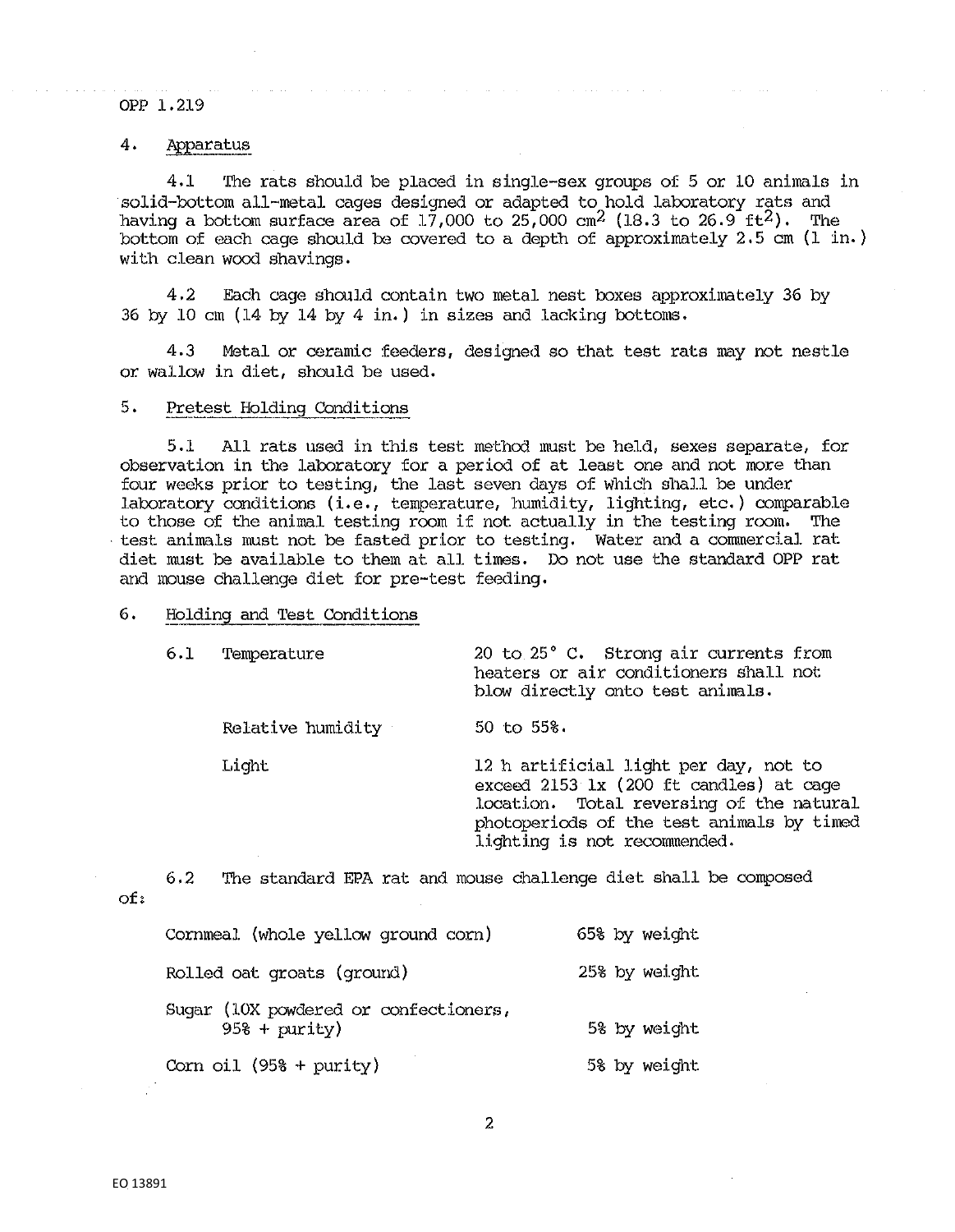#### OPP 1.219

Combine dry ingredients together, add oil, and thoroughly mix, Be certain that the mixing utensils are clean of contamination before preparing diet.

6.2.1 The whole (not degerminated) yellow ground corn shall be from the most recently ava:i.lable crop and shall be reasonably freshly ground. Seventyfive percent (+ 5%) shall pass through a No, 10 screen (10 meshes to the inch or 2. 54 cm) and 50% (+ 10%) be retained by a No, 20 screen (20 meshes to the inch). The remainder may be either larger or smaller than the screens mentioned.

6,2,2 The oats shall be steam-rolled oat groats (oat seed with the hulls removed) coarsely ground after the rolling process. Seventy-five percent  $(+)$ 5%} of the ground oats shall pass through a No, 5 screen (5 meshes to the inch) and 50% (+ 10%) be retained by a No, 20 screen (20 meshes to the inch). The remainder may be either larger or smaller than the screens mentioned.

6.2.3 The corn oil shall be of the type available as cooking oil, undiluted with other oils, and shall. not be rancid,

6,2,4 1he standard EPA rat and mouse challenge diet may be stored under refrigeration if it is to be used within three days of preparation. If it is to be held for longer periods the diet shall be packaged in plastic containers [2,2 to 4,5 kg (5 to 10 lb) per container], tightly closed or sealed, and maintained at -18 C or below until it is to be used. It shall. be at room temperature when offered to test or control animals. Challenge diets shall not be prepared and stored for longer than six months.

#### 7. Procedure

7,1 A test group consists of twenty rats (10 males, 10 females), group caged in single-sex groups of 5 or 10 animals each, For each test or series of tests conducted at the same time on the same species, include one control. group of 20 rats (10 males, 10 females) caged in the same manner as the group(s) to be exposed to the toxic bait. Acclimate all animals to test conditions for three days prior to exposure to toxicant, immediately following pre-test holding period,

7,2 The standard EPA rat and mouse challenge diet (6,2) shall be available in each cage at all time in two or more feeders, Fill each feeder daily with fresh standard EPA rat and mouse challenge diet sufficient to provide in excess of an average of 40 grams per animal per day, minimum.

7,3 Water must be available to each animal at al.1 times. Glass water bottles equipped with ball-type watering tubes are recommended. Gravity fed automatic or open-cup type waterers are not recommended,

7.4 Provide each treated test group of rats with five placepacks each weighing at least 28 g (1  $\infty$ ). Scatter the placepacks randomly on top of the wood shavings on the floor of the group cage. Replace each placepack only after the contents have been completely consumed or spilled, Each day record the number of placepacks that are chewed into and the number replaced.